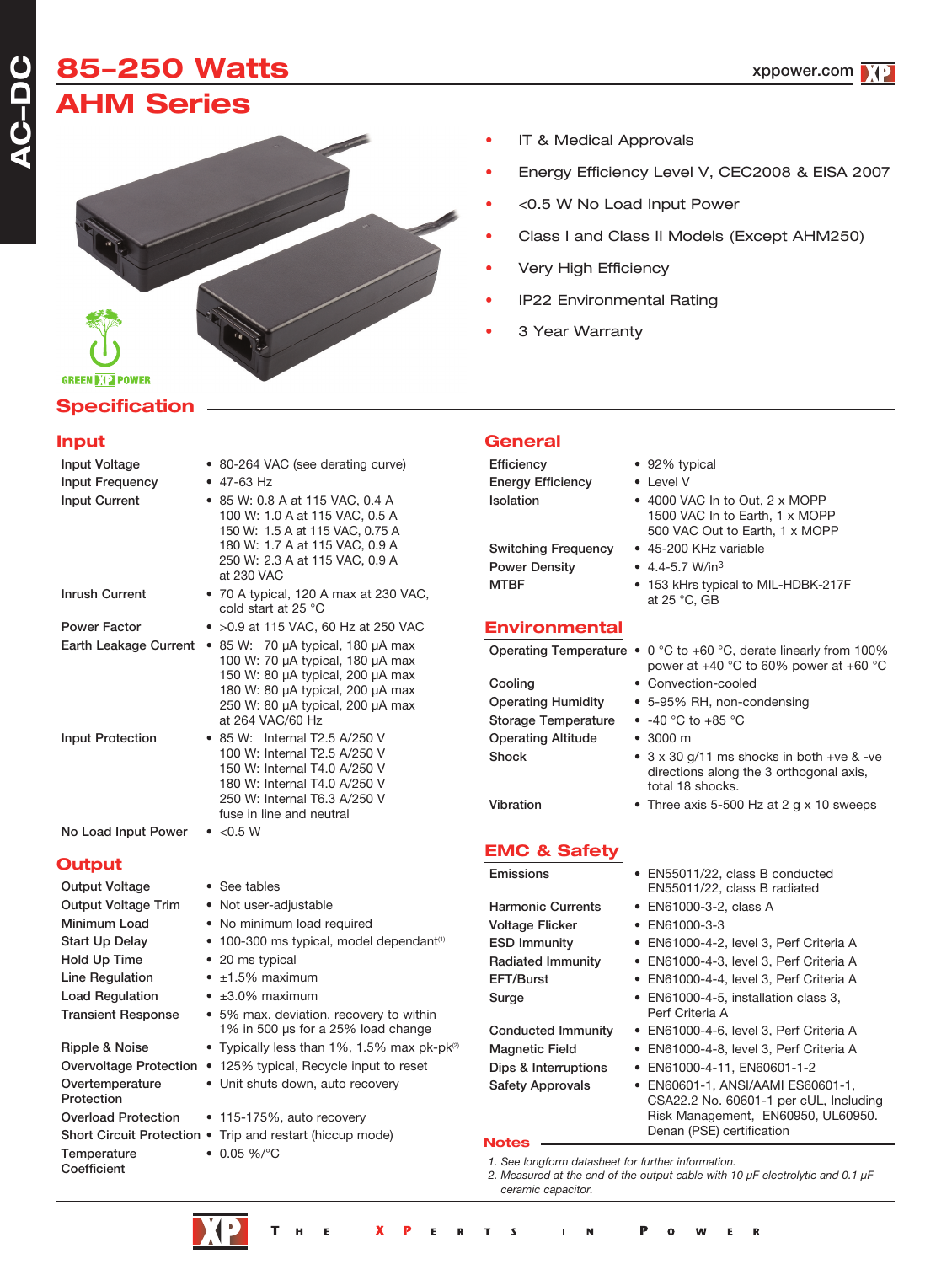## **Models** and Ratings **AHM85** 2012 **AHM85** 2012

| <b>Output Power</b> | <b>Output Voltage</b> | <b>Output Current</b> | Model Number <sup>(1)</sup> |
|---------------------|-----------------------|-----------------------|-----------------------------|
| 85 W                | 12.0 VDC              | 7.08 A                | AHM85PS12                   |
| 85 W                | 15.0 VDC              | 5.67 A                | AHM85PS15                   |
| 85 W                | 19.0 VDC              | 4.47 A                | AHM85PS19                   |
| 85 W                | 24.0 VDC              | 3.54A                 | AHM85PS24                   |
| 85 W                | 12.0 VDC              | 7.08 A                | AHM85PS12C2                 |
| 85 W                | 15.0 VDC              | 5.67 A                | AHM85PS15C2                 |
| 85 W                | 19.0 VDC              | 4.47 A                | AHM85PS19C2                 |
| 85 W                | 24.0 VDC              | 3.54A                 | AHM85PS24C2                 |

#### **Notes**

*1. Models with suffix 'C2' have a Class II equipment protection classification. 2. For IEC320-C8 input connector with Class II models, add suffix '-8' to the model number, e.g. AHM85PS24C2-8.*

*3. For optional input connector retention clip, add suffix '-A' to the model number e.g. AHM85PS24C2-A.*

*4. Alternate case colours available for OEM quantities, contact sales for information.*

### **Mechanical Details**



#### **Notes**

1. Tolerance is 0.02 (0.5) maximum, except output cable length.

2. Weight 0.9 lbs (400 g).

3. Dimensions shown in inches (mm). 4. Alternate case colours available for OEM quantities, contact sales for information

\* Functional earth.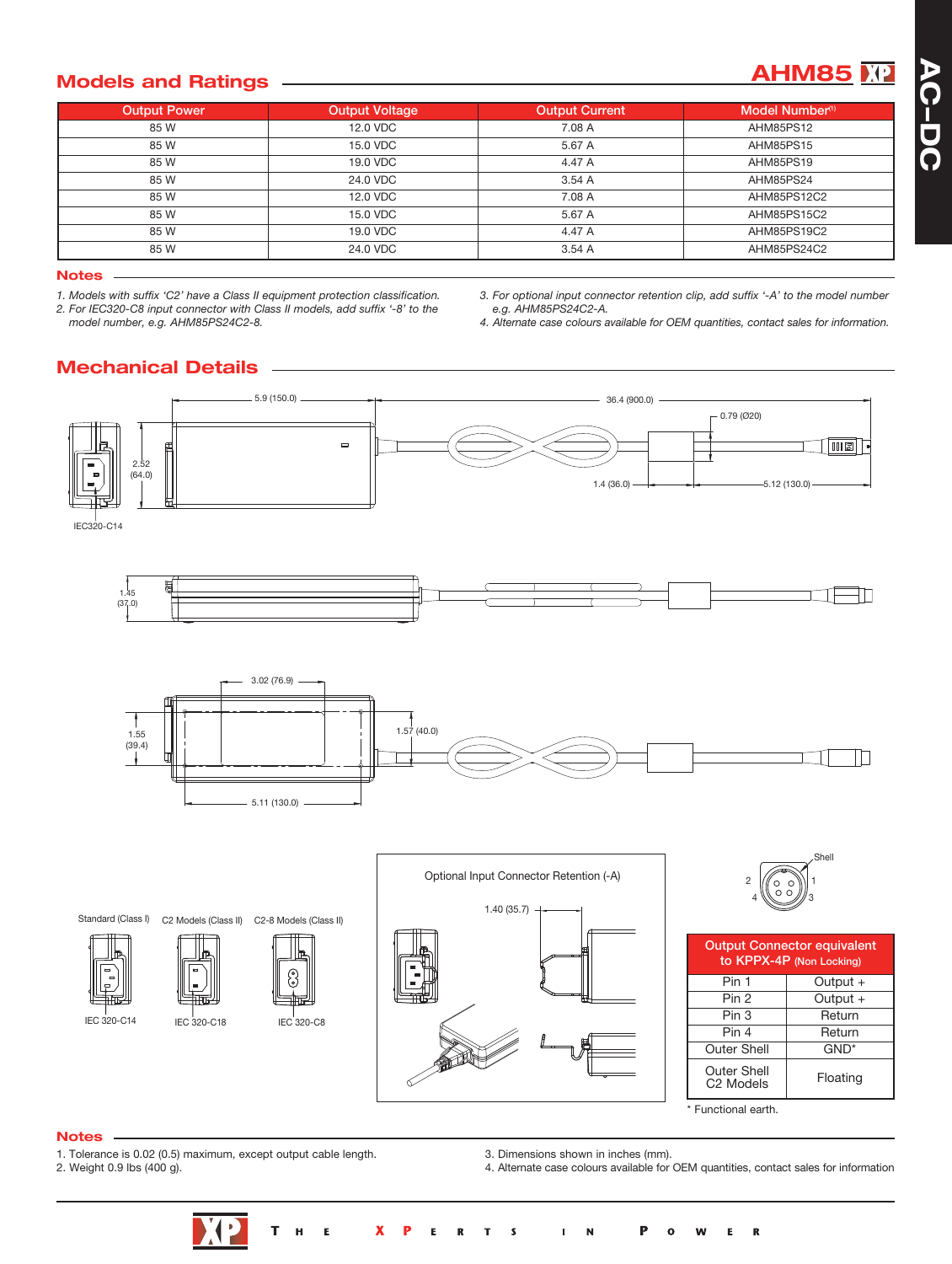## **Models** and Ratings **AHM100 AHM100 AHM100 AHM100 AHM100 AHM100 AHM100 AHM100 AHM100 AHM100 AHM100 AHM100 AHM100 AHM100 AHM100 AHM100 AHM100 AHM100 AHM100 AHM100 AHM100 AHM100 AH**

| <b>Output Power</b> | <b>Output Voltage</b> | <b>Output Current</b> | Model Number <sup>(1)</sup> |
|---------------------|-----------------------|-----------------------|-----------------------------|
| 100 W               | 12.0 VDC              | 8.33 A                | AHM100PS12                  |
| 100 W               | 15.0 VDC              | 6.67 A                | AHM100PS15                  |
| 100 W               | 19.0 VDC              | 5.26 A                | AHM100PS19                  |
| 100 W               | 24.0 VDC              | 4.16 A                | AHM100PS24                  |
| 100 W               | 48.0 VDC              | 2.08 A                | AHM100PS48                  |
| 100 W               | 12.0 VDC              | 8.33 A                | AHM100PS12C2                |
| 100 W               | 15.0 VDC              | 6.67 A                | AHM100PS15C2                |
| 100 W               | 19.0 VDC              | 5.26 A                | AHM100PS19C2                |
| 100 W               | 24.0 VDC              | 4.16 A                | AHM100PS24C2                |
| 100 W               | 48.0 VDC              | 2.08A                 | AHM100PS48C2                |

#### **Notes**

*1. Models with suffix 'C2' have a class II equipment protection classification.*

*2. For IEC320-C8 input connector with class II models, add suffix '-8' to the model number, e.g. AHM100PS24C2-8.*

*3. For optional input connector retention clip, add suffix '-A' to the model number e.g. AHM100PS24C2-A.*

*4. Alternate case colours available for OEM quantities, contact sales for information.*

### **Mechanical Details**



\* Functional earth.

#### **Notes**

- 1. Tolerance is 0.02 (0.5) maximum, except output cable length.
- 2. Weight 1.1 lbs (500 g).
	-

3. Dimensions shown in inches (mm).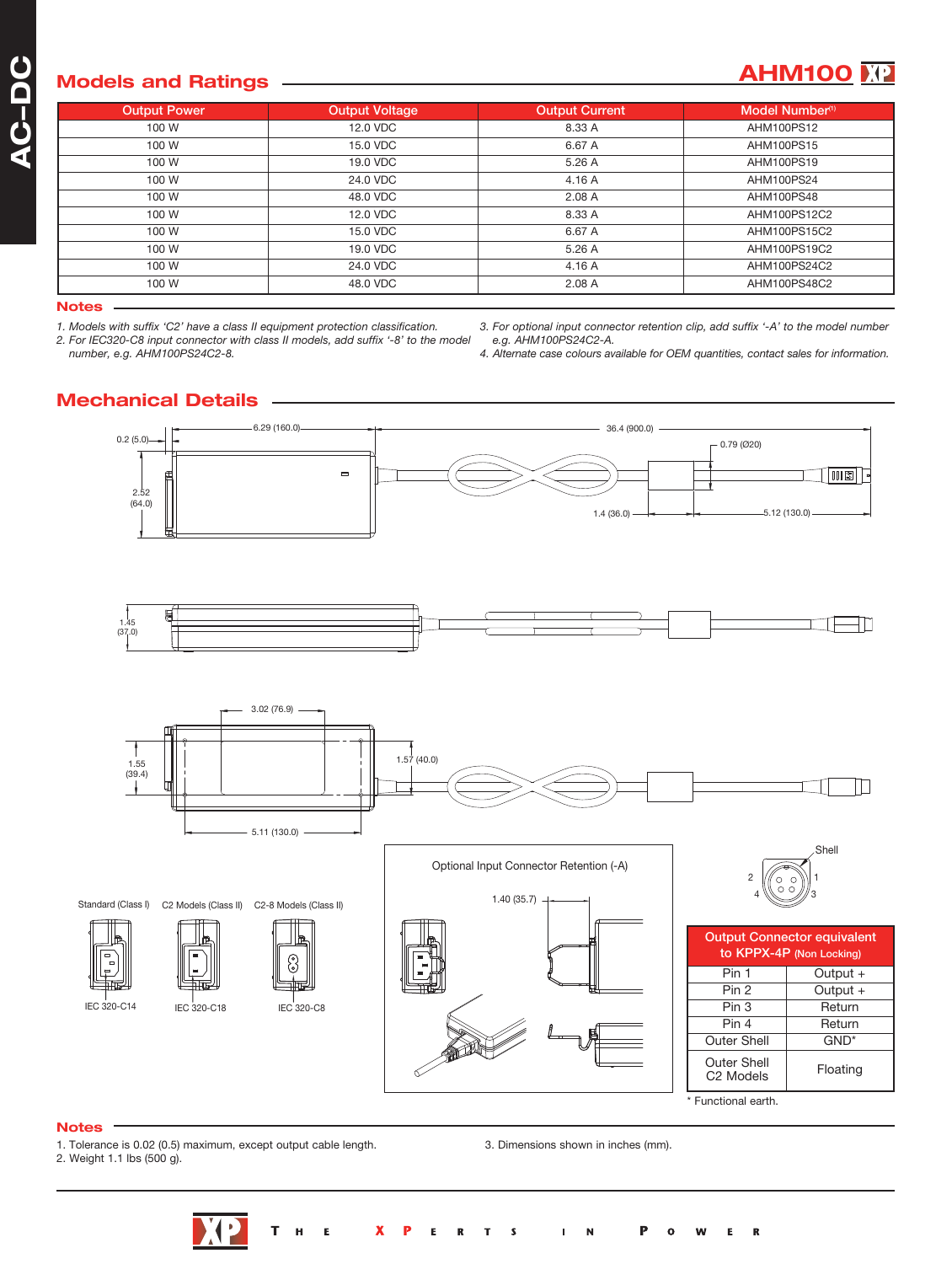## **Models** and Ratings **AHM150 AHM150**

| <b>Output Power</b> | <b>Output Voltage</b> | <b>Output Current</b> | Model Number <sup>(1)</sup> |
|---------------------|-----------------------|-----------------------|-----------------------------|
| 150 W               | 12.0 VDC              | 12.50 A               | AHM150PS12                  |
| 150 W               | 15.0 VDC              | 10.00 A               | AHM150PS15                  |
| 150 W               | 19.0 VDC              | 7.89 A                | AHM150PS19                  |
| 150 W               | 24.0 VDC              | 6.25 A                | AHM150PS24                  |
| 150 W               | 48.0 VDC              | 3.13A                 | AHM150PS48                  |
| 150 W               | 12.0 VDC              | 12.50 A               | AHM150PS12C2                |
| 150 W               | 15.0 VDC              | 10.00 A               | AHM150PS15C2                |
| 150 W               | 19.0 VDC              | 7.89 A                | AHM150PS19C2                |
| 150 W               | 24.0 VDC              | 6.25 A                | AHM150PS24C2                |
| 150 W               | 48.0 VDC              | 3.13A                 | AHM150PS48C2                |

#### **Notes**

1. For optional input connector retention clip, add suffix '-A' to the model number e.g. AHM150PS24-A. Models with suffix 'C2' have a class II equipment protection

classification. For IEC320-C8 input connector with class II models, add suffix '-8' to the model number, e.g. AHM150PS24C2-8.

*2. Alternate case colours available for OEM quantities, contact sales for information.*

### **Mechanical Details**

Dimensions shown in inches (mm).



#### **Notes**

1. Tolerance is 0.02 (0.5) maximum, except output cable length. 2. Weight 1.3 lbs (600 g).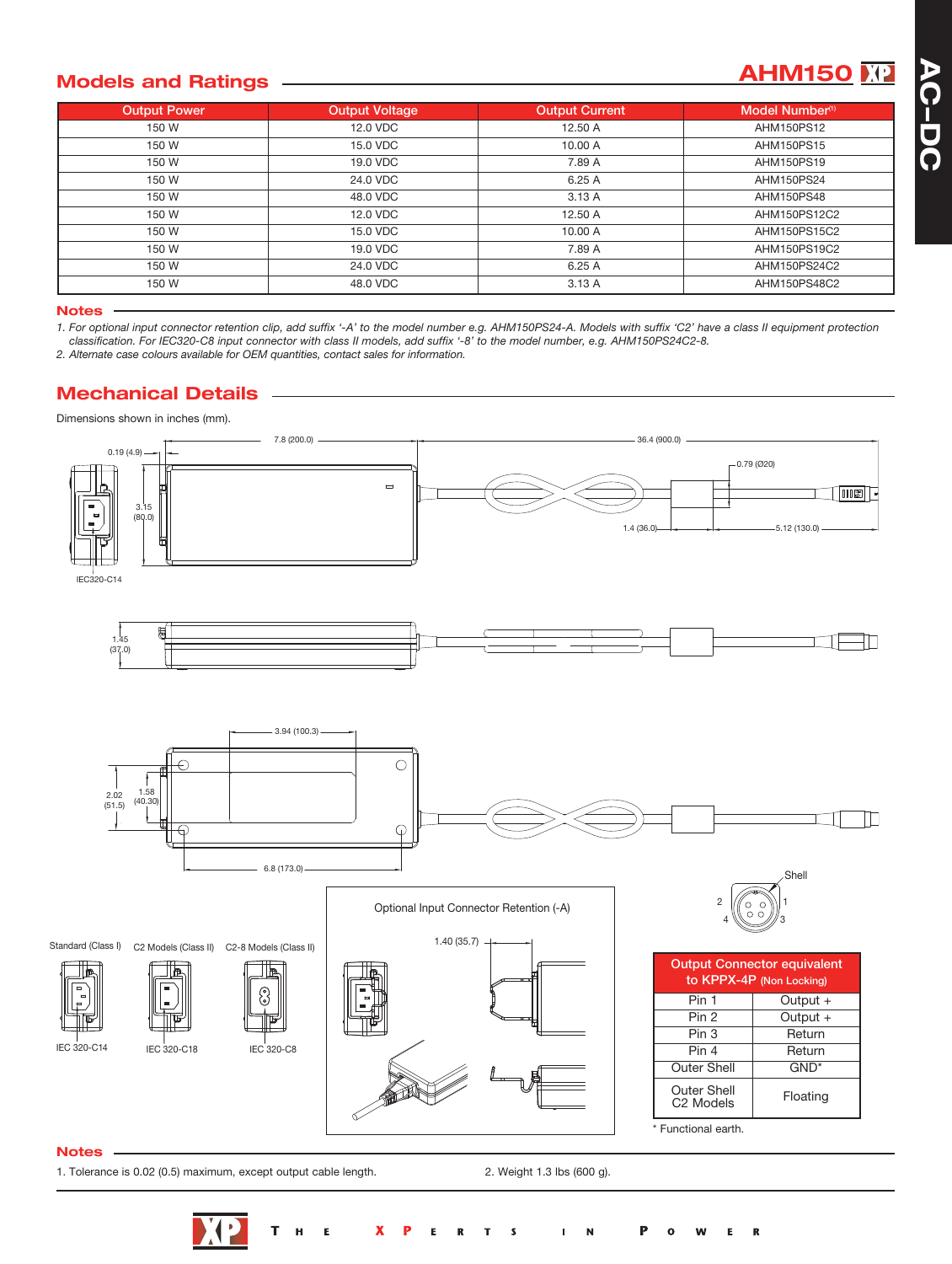## **A C** $\overline{\phantom{a}}$ **DC**

## **Models** and Ratings **AHM180 AHM180 AHM180 AHM180 AHM180 AHM180 AHM180 AHM180 AHM180 AHM180 AHM180 AHM180 AHM180 AHM180 AHM180 AHM180 AHM180 AHM180 AHM180 AHM180 AHM180 AHM180 AH**

| <b>Output Power</b> | <b>Output Voltage</b> | <b>Output Current</b> | <b>Model Number</b> |
|---------------------|-----------------------|-----------------------|---------------------|
| 165 W               | 12.0 VDC              | 13.50 A               | AHM180PS12          |
| 180 W               | 15.0 VDC              | 12.00 A               | AHM180PS15          |
| 180 W               | 19.0 VDC              | 9.47 A                | AHM180PS19          |
| 180 W               | 24.0 VDC              | 7.50 A                | AHM180PS24          |
| 180 W               | 48.0 VDC              | 3.75 A                | AHM180PS48          |
| 165 W               | 12.0 VDC              | 13.50 A               | AHM180PS12C2        |
| 180 W               | 15.0 VDC              | 12.00 A               | AHM180PS15C2        |
| 180 W               | 19.0 VDC              | 9.47 A                | AHM180PS19C2        |
| 180 W               | 24.0 VDC              | 7.50 A                | AHM180PS24C2        |
| 180 W               | 48.0 VDC              | 3.75 A                | AHM180PS48C2        |

**Notes**

1. For optional input connector retention clip, add suffix '-A' to the model number e.g. AHM180PS24-A. Models with suffix 'C2' have a class II equipment protection classification. For IEC320-C8 input connector with class II models, add suffix '-8' to the model number, e.g. AHM180PS24C2-8.

*2. Alternate case colours available for OEM quantities, contact sales for information.*

### **Mechanical Details**

Dimensions shown in inches (mm).



#### **Notes**

1. Dimensions shown in inches (mm). Tolerance is 0.02 (0.5) maximum, except output cable length.

2. Weight 1.4 lbs (620 g)